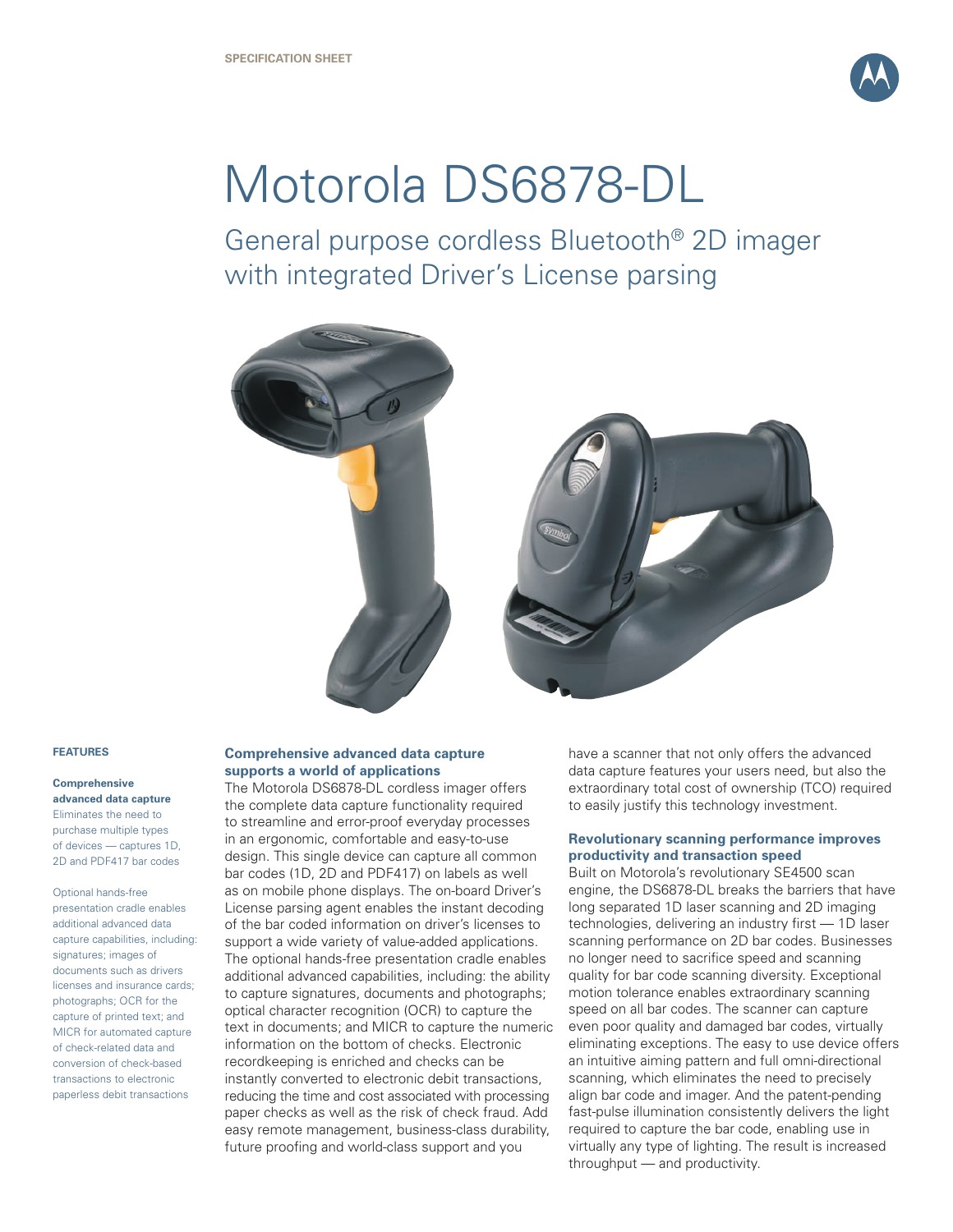# **Integrated Driver's License parsing agent**

Enables instant decoding of the bar coded information on driver's licenses and other national ID documents for effortless auto-population of credit card, loyalty card and other forms; simplifies and error-proofs age verification at POS

#### **Superior high performance scanning on all bar codes**

The integrated revolutionary Motorola SE4500 imager eliminates the performance degradation common in 2D scanning, delivering: laser-like performance on both 1D and 2D codes; rapid and accurate capture of even poor quality and damaged bar codes; and full omni-directional scanning, which eliminates the need to precisely align bar code and imager, improves ergonomics and protects productivity

#### **Superior durability**

Offers Motorola's best-inclass drop specification the ability to survive 6 ft./ 1.8m drops to concrete and IP43 sealing, ensuring reliable operation in spite of everyday spills, drops and bumps

#### **Lightweight ergonomic design**

Easy to hold regardless of hand size; reduces fatigue; enables all day scanning comfort to protect productivity in scan-intensive applications

#### **Latest Bluetooth technology delivers cordless freedom and more**

The ability to roam up to 300 ft./100 m away from a host device offers cable-free convenience, improving safety and allowing the extension of advanced data capture in more applications and industries. The latest Bluetooth® technology — V2.1 with EDR improves security and power management, offering superior protection for the wireless data traveling between scanner and host and helping to ensure ample power for full shift use.

# **Business-class durability**

The DS6878-DL is built to survive everyday all day use in enterprise environments. The device offers Motorola's best-in-class drop specification — 6 ft./1.8m drops to concrete. IP43 sealing protects

# **Applications**

# **Retail**

- Point of Sale (POS) purchase transactions
- Age verification
- Returns monitoring
- Auto-population of credit and loyalty card applications
- Controlled item sales capture of signature and other proof of identity, such as a photo of a Driver's License
- Mobile loyalty and couponing programs
- Electronic recordkeeping capture of paper prescriptions, check-related data and more
- Payment processing convert paper checks to electronic debit transactions

# **Hospitality**

- Expedited Guest Check-in
- Loyalty Card Sign-Up
- Event admission gates

# **Travel and Transportation**

• Boarding gates

# **State & Local Government**

• Libraries – book checkout and return

#### **Federal Government**

• Border security — scanning of passports, visas and other government issued ID cards

# **Healthcare**

• Admitting — more rapid patient check-in and accurate capture of patient information

sensitive electronic components from exposure to dust and liquids. The result is dependable operation, despite the inevitable everyday drops, bumps and spills.

#### **Low management costs**

Integrated support for Motorola's Remote Scanner Management (RSM) technology combines with Motorola's complementary 123Scan2 scanner management software utility to enable effortless centralized management of all your DS6878-DL scanners. The ability to automate asset tracking, configuration and firmware updates dramatically reduces the time, cost and logistical headaches typically associated with the management of mobile devices.

# **Future proof**

Support for emerging bar code symbologies and industry trends helps future proof the DS6878-DL, protecting lifecycle and TCO. The device can read GS1 Data Bar codes, a symbology that provides the rich product information required to enable better inventory management, improve purchasing decisions and streamline supply chains. In addition, the ability to read bar codes that are displayed on cell phone screens enables mobile loyalty and mobile couponing programs — the latest trend in marketing and customer relationship management (CRM).

# **World-class support for maximum uptime**

Keep your DS6878-DL scanners up and running at peak performance with Motorola's Service from the Start Advance Exchange Support. This exceptional service minimizes downtime with next-businessday replacement of devices that require repair. Your scanners will also be protected from the unexpected with built-in Comprehensive Coverage, which covers virtually anything that might happen to the device from accidental damage to normal wear and tear. Unforeseen repair expenses are significantly reduced, providing service peace of mind from the date of purchase.

For more information on how you can put the DS6878-DL to work in your organization, please visit us on the web at www.motorola.com/DS6878DL or access our global contact directory at www.motorola.com/enterprisemobility/contactus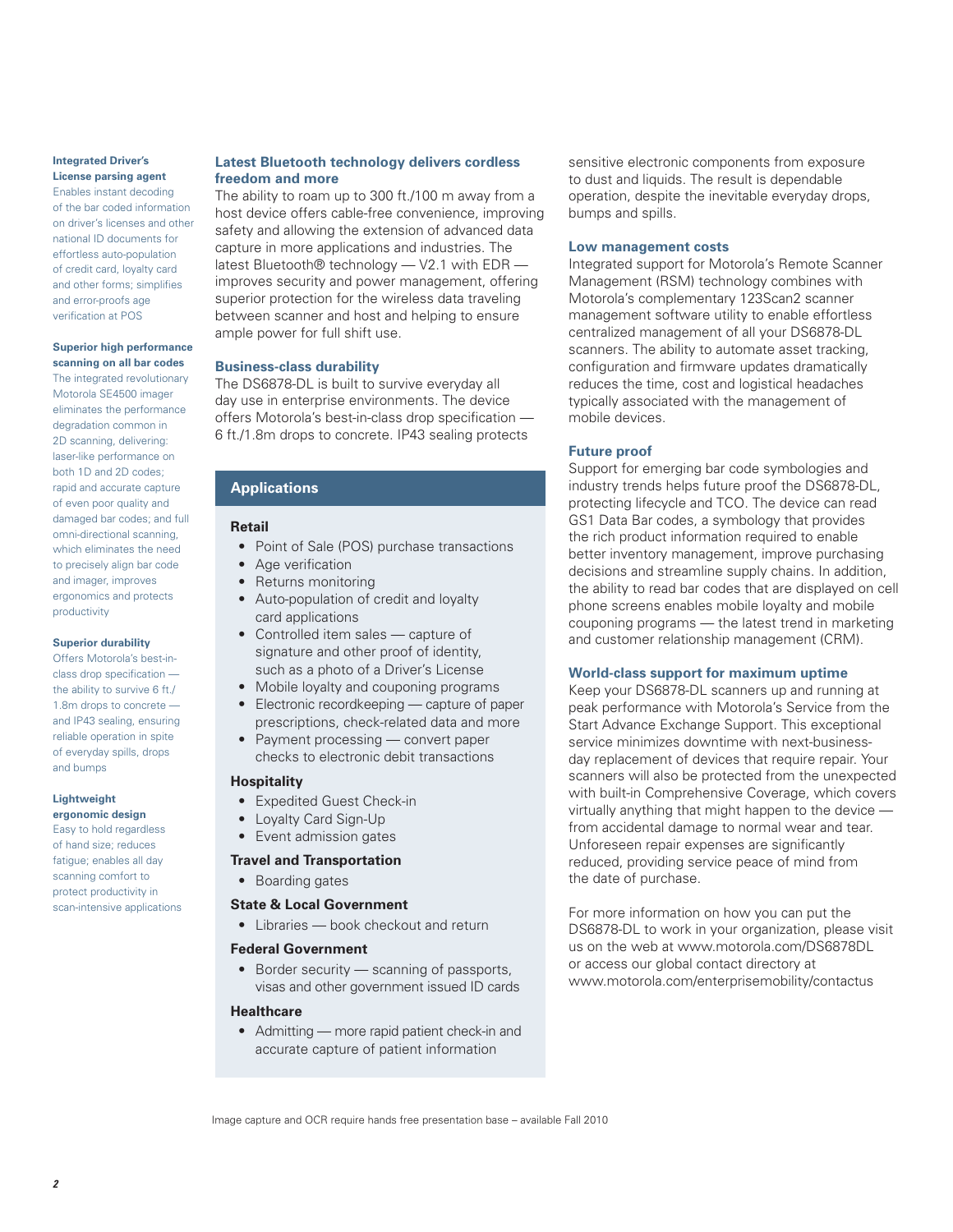# Motorola DS6878-DL Specifications

| <b>Physical Characteristics</b>          |                                                                                                                                                                                                                                                                                                                                                                                                                                                                                                                  |  |  |
|------------------------------------------|------------------------------------------------------------------------------------------------------------------------------------------------------------------------------------------------------------------------------------------------------------------------------------------------------------------------------------------------------------------------------------------------------------------------------------------------------------------------------------------------------------------|--|--|
| Dimensions:                              | Scanner: 7.3 in. H x 3.85 in. L x 2.7 in. W/<br>18.5 cm H x 9.7 cm L x 6.9cm W)<br>CR0078-S Base-mounted vertically:<br>8.35 in. H x 3.4 in. W x 2 in. D/<br>21.1 cm H x 8.6 cm W x 5 cm D)<br>CR0078-S Base-mounted horizontally:<br>2.0 in. H x 8.35 in. L x 3.4 in. W/<br>5 cm H x 21.1 cm L x 8.6 cm W                                                                                                                                                                                                       |  |  |
| Weight:                                  | Scanner: 8.4 oz (238 g) Typical<br>CR0078-S Base: 6.4 oz. (183 g) Typical                                                                                                                                                                                                                                                                                                                                                                                                                                        |  |  |
| Voltage and Current<br>(CR0078-S Base):  | Typical Current Charging/Non Charging<br>Voltage<br>700 mA/260 mA with external power<br>5+/-10% VDC<br>5 +/-10% VDC<br>490 mA/260 mA with host power<br>through cable                                                                                                                                                                                                                                                                                                                                           |  |  |
| Available Colors:                        | Twilight Black; Cash Register White                                                                                                                                                                                                                                                                                                                                                                                                                                                                              |  |  |
| <b>Performance Characteristics</b>       |                                                                                                                                                                                                                                                                                                                                                                                                                                                                                                                  |  |  |
| Light Source:                            | Aiming Pattern: 655 +/- 10 nm laser diode<br>Illumination: 625 +/- 5 nm LED                                                                                                                                                                                                                                                                                                                                                                                                                                      |  |  |
| Field of View:                           | 39.2º horizontal, 25.4º vertical                                                                                                                                                                                                                                                                                                                                                                                                                                                                                 |  |  |
| Roll / Pitch / Skew:                     | 360°, ±60°, ±60°                                                                                                                                                                                                                                                                                                                                                                                                                                                                                                 |  |  |
| Symbology Decode Capability              |                                                                                                                                                                                                                                                                                                                                                                                                                                                                                                                  |  |  |
| $1-D$ :                                  | UPC/EAN (UPCA/UPCE/UPCE1/EAN-8-EAN-13/<br>JAN-8/JAN13 plus supplementals, ISBN<br>(Bookland), ISSN, Coupon Code, Code 39<br>(Standard, Full ASCII, UCC/EAN-128, ISBT-128<br>Concatenated), Code 93, Codabar/NW7, Code<br>11 (standard, Matrix 2 of 5), MSI Plessey, I 2of<br>5 (Interleaved 2of 5 / ITF, Discrete 2of 5 IATA,<br>Chinese 2 of 5) GS1 Databar (Omnidirectional,<br>Truncated, Stacked, Stacked Omnidirectional,<br>Limited, Expanded, Expanded Stacked, Inverse),<br>Base 32 (Italian Pharmacode) |  |  |
| PDF417 (and Variants):                   | PDF417, microPDF417, Composite Codes (CC-A,<br>CC-B, CC-C)                                                                                                                                                                                                                                                                                                                                                                                                                                                       |  |  |
| Postal:                                  | U.S. Postnet and Planet, U.K., Japan, Australian,<br>Netherlands KIX code, Royal Mail 4 State<br>Customer, UPU ICS 4 State Postal, USPS 4CB                                                                                                                                                                                                                                                                                                                                                                      |  |  |
| $2-D:$                                   | TLC-39, Aztec (Standard, Inverse), MaxiCode,<br>DataMatrix/ECC 200 (Standard, Inverse), QR Code<br>(Standard, Inverse and Micro)                                                                                                                                                                                                                                                                                                                                                                                 |  |  |
| Print Contrast:                          | 25% minimum reflectance                                                                                                                                                                                                                                                                                                                                                                                                                                                                                          |  |  |
| Interfaces Supported<br>(CR0078-S Base): | RS-232C (Standard, Nixdorf, ICL, and Fujitsu); USB<br>(Standard, IBM SurePOS, Macintosh), IBM 468x/<br>469x, keyboard wedge and wand emulation.<br>Synapse connectivity allows for connectivity to all<br>of the above plus many non-standard interfaces.                                                                                                                                                                                                                                                        |  |  |
|                                          | Note: National Drug Codes (NDC) can be encoded in various symbologies. The DS6878-DL<br>can be programmed to parse these codes using Advanced Data Formatting (ADF) rules.                                                                                                                                                                                                                                                                                                                                       |  |  |
| <b>Imaging Characteristics</b>           |                                                                                                                                                                                                                                                                                                                                                                                                                                                                                                                  |  |  |
| Graphics Format                          | Images can be exported as Bitmap. JPEG, and TIFF                                                                                                                                                                                                                                                                                                                                                                                                                                                                 |  |  |

| Graphics Format | Images can be exported as Bitmap, JPEG, and TIFF                          |
|-----------------|---------------------------------------------------------------------------|
| Support:        | (requires the hands-free presentation cradle)                             |
| Image Quality:  | 120 DPI on a 4 in. x 6 in. (10.2 x 15.2 cm) document<br>@ 6.5 in./16.5 cm |

| <b>User Environment</b>    |                                                                                                                                                                                                |  |
|----------------------------|------------------------------------------------------------------------------------------------------------------------------------------------------------------------------------------------|--|
| Sealing:                   | IP43 (water and dust resistant)                                                                                                                                                                |  |
| Operating Temperature:     | 32° F to 122° F/0° C to 50° C                                                                                                                                                                  |  |
| Storage Temperature:       | -40° F to 158° F/-40° C to 70° C                                                                                                                                                               |  |
| Humidity:                  | 5% to 95%, non-condensing                                                                                                                                                                      |  |
| Drop Specifications:       | Withstands multiple 6 ft./1.8m drops to concrete                                                                                                                                               |  |
| Ambient Light<br>Immunity: | Immune to normal artificial indoor and natural<br>outdoor (direct sunlight) lighting                                                                                                           |  |
| <b>Regulatory</b>          |                                                                                                                                                                                                |  |
| Electrical Safety:         | UL6950-1, CSA C22.2 No. 60950-1, EN60950-1/<br>IEC60950-1                                                                                                                                      |  |
| Laser Safety:              | EN60825-1:1994 +A1: 2002 +A2 :2001, IEC60825-1,<br>21CFR1040.10 and 21CFR1040.11, CDRH Class II,<br>IFC Class 2                                                                                |  |
| EMI/RFI:                   | FCC Part 15 Class B, ICES-003 Class B,<br>CISPR 22, CISPR 24; Medical electrical equipment:<br>EN60601-1-2: 2002                                                                               |  |
| Environmental:             | Compliant with RoHS directive 2002/95/EEC                                                                                                                                                      |  |
| Radio:                     | Bluetooth™, Class 1, Version 2.1 + EDR, Adaptive<br>Frequency Hopping (enables co-existence with<br>802.11 wireless networks), serial port & HID<br>profiles; data rate - up to 3 Megabits/sec |  |
| <b>Accessories</b>         |                                                                                                                                                                                                |  |
| Power Supplies:            | Power supplies are available to support faster<br>charging or for applications that do not supply<br>power over the host cable                                                                 |  |
| Mounting Brackets:         | Wall-mount bracket                                                                                                                                                                             |  |
| <b>Warranty</b>            |                                                                                                                                                                                                |  |
|                            |                                                                                                                                                                                                |  |

Subject to the terms of Motorola's hardware warranty statement, the Symbol DS6878-DL is warranted against defects in workmanship and materials for a period of three years from the date of shipment. For the complete Motorola hardware product warranty statement, go to: http://www.motorola.com/ warranty

#### **Recommended Services**

Customer Services: Service from the Start Advance Exchange Support

**DS6878-DL Typical Decode Ranges (Trigger Mode)**

| <b>Barcode Type</b> | <b>Barcode</b><br><b>Density</b> | <b>DL Ranges</b><br><b>Inches from scanner</b><br>nose (typical) |
|---------------------|----------------------------------|------------------------------------------------------------------|
| Code 39             | 5 mil                            | $0.5 - 6.3$ in.                                                  |
| Code 128            | 6 mil                            | $1.3 - 5.4$ in.                                                  |
| Code 128            | $10$ mil                         | $* - 8.0$ in.                                                    |
| 60% UPC             | $7.8$ mil                        | $06 - 72$ in                                                     |
| 100% UPC            | $13$ mil                         | $0.7 - 11$ in.                                                   |
| <b>PDF</b>          | 5 mil                            | $1.9 - 3.5$ in.                                                  |
| <b>PDF</b>          | $6.6$ mil                        | $1.0 - 5.9$ in.                                                  |
| <b>PDF</b>          | $10$ mil                         | $* - 8.0$ in.                                                    |
| <b>DataMatrix</b>   | $10$ mil                         | $1.1 - 7.2$ in.                                                  |

\* Limited by FOV

#### **Flexible horizontal or vertical mounting**

Easy to mount in virtually any environment — from countertop to invisible underthe-counter installation in space constrained areas

# **USB charging**

Eliminates the costs associated with purchasing, managing and providing power to a separate power supply

#### **Bluetooth® v2.1 with EDR**

Provides a secure wireless connection to the scanner base station for cordless convenience and safety

#### **RSM (Remote Scanner Management) Ready**

Reduces total cost of ownership by enabling remote, network-based device management of all devices in all locations

#### **Supports 123Scan2**

**scanner configuration tool** Enables rapid and easy customized set-up through a free, wizard-based PC software tool